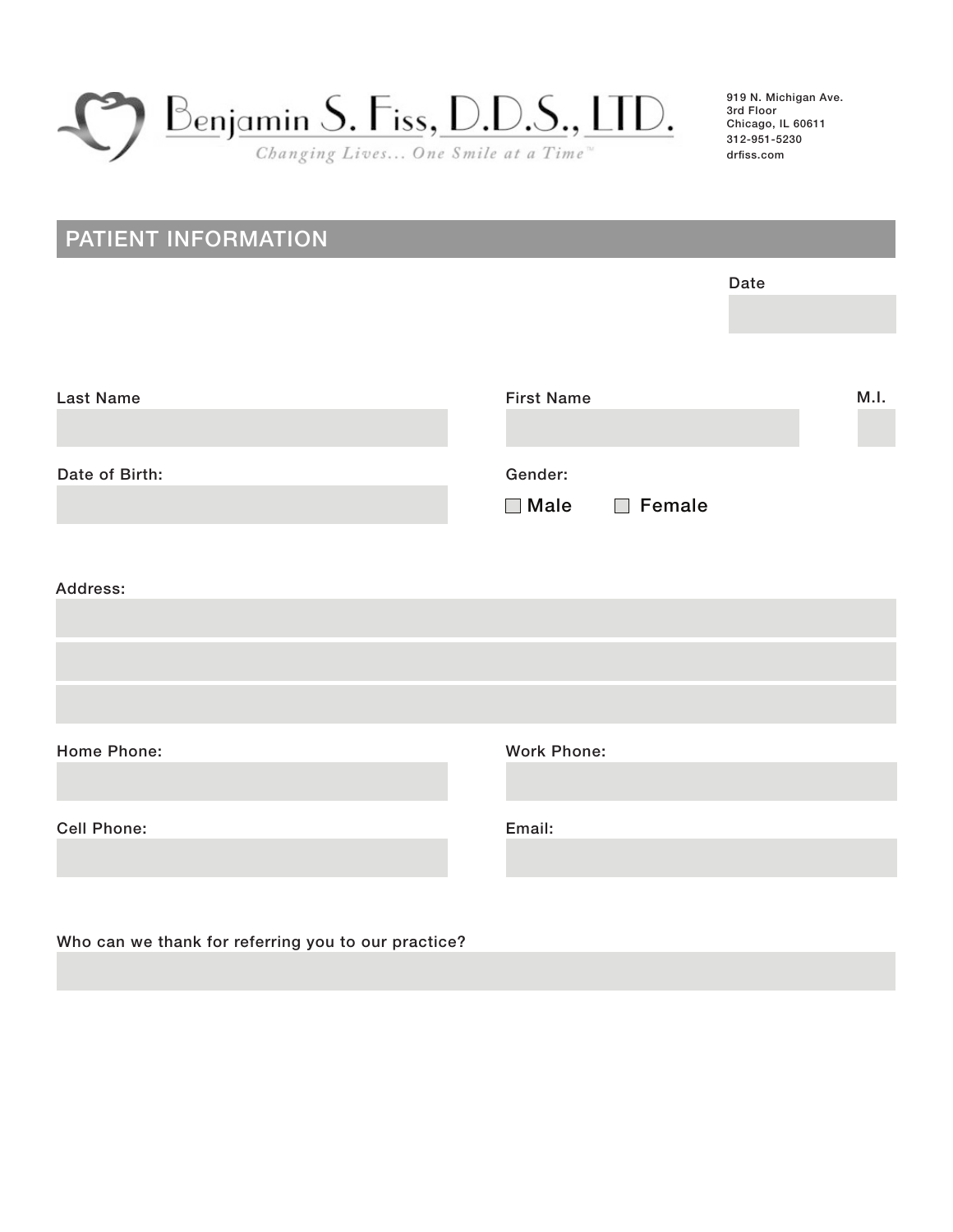

# DENTAL INSURANCE INFORMATION

| Name of Insured:                          | Insured's Birth Date:<br><b>Insured SSN:</b>                                                          |
|-------------------------------------------|-------------------------------------------------------------------------------------------------------|
| <b>Insurance Carrier:</b>                 |                                                                                                       |
| ID#                                       | Group #                                                                                               |
| <b>Insured's Address:</b>                 |                                                                                                       |
|                                           |                                                                                                       |
| Insured's Employer:                       | Patient's Relationship to Insured:<br>$\square$ Self<br>$\Box$ Child<br>$\Box$ Spouse<br>$\Box$ Other |
| Insurance Company Claims Mailing Address: |                                                                                                       |
|                                           |                                                                                                       |
|                                           |                                                                                                       |

Do you have secondary dental insurance? If so, please provide the same information as above.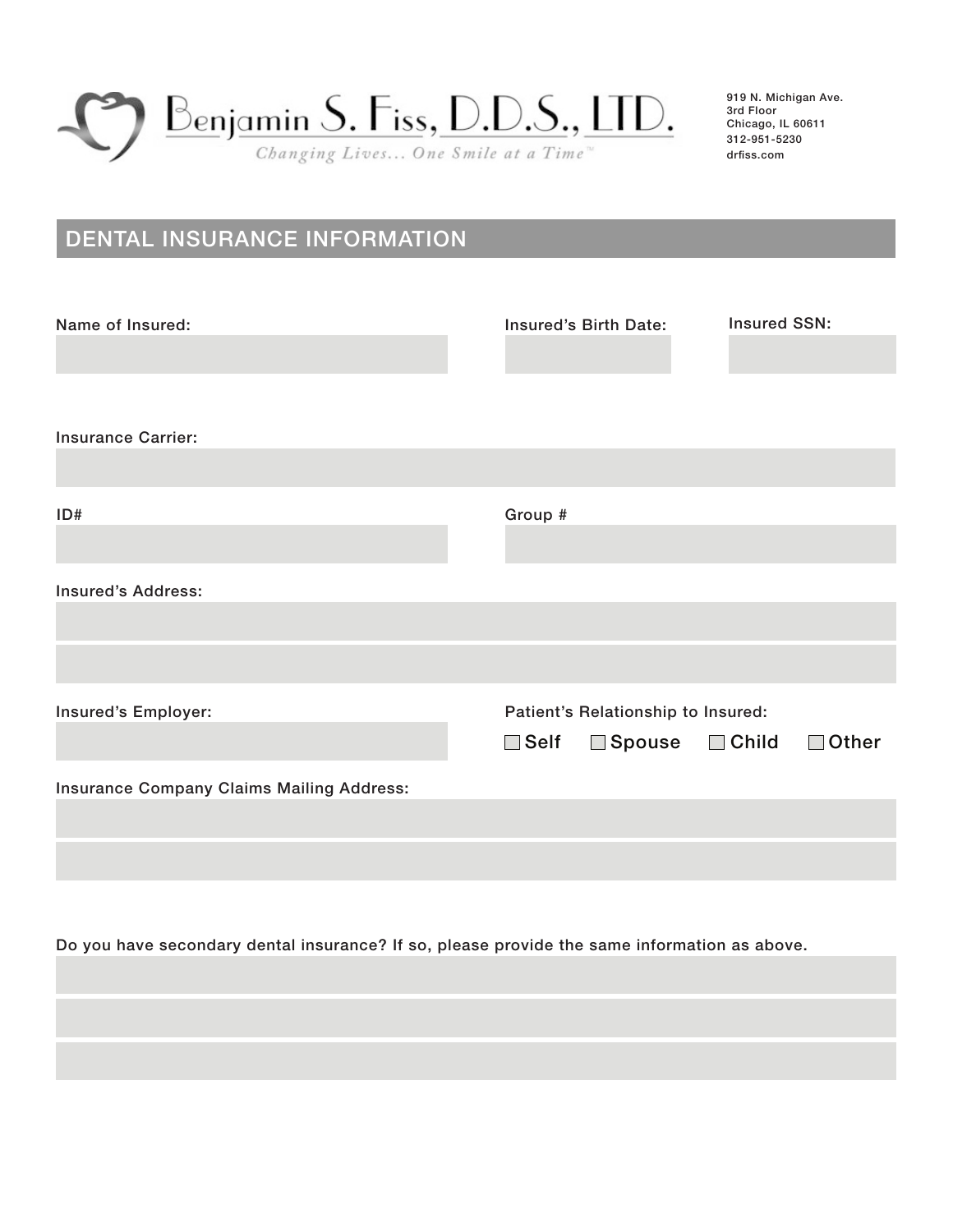

## HEALTH INFORMATION

Have you ever had any of the following? Please check all that apply:

| <b>AIDS</b>               | <b>Heart Disease</b>         | <b>Rheumatic Fever</b>          |
|---------------------------|------------------------------|---------------------------------|
| Allergies                 | <b>Heart Murmur</b>          | Rheumatism                      |
|                           | Hepatitis                    | Sinus Problems                  |
|                           | <b>High Blood Pressure</b>   | <b>Shortness Of Breath</b>      |
| Anemia                    | Jaundice                     | <b>Stomach Problems</b>         |
| Arthritis                 | <b>Joint Replacement</b>     | <b>Stroke</b><br>$\mathbb{R}^n$ |
| Asthma                    | <b>Kidney Disease</b>        | ∐ Thyroid Problems              |
| <b>Blood Disease</b>      | □Liver Disease               | <b>Tuberculosis</b>             |
| Cancer                    | <b>ILow Blood Pressure</b>   | Tumors                          |
| <b>Diabetes</b>           | <b>Mental Disorders</b>      | <b>Venereal Disease</b>         |
| <b>Dizziness</b>          | <b>Mitral Valve Prolapse</b> | <b>Codeine Allergy</b>          |
| Epilepsy                  | <b>Nervous Disorders</b>     | <b>Latex Allergy</b>            |
| <b>Excessive Bleeding</b> | Pacemaker                    | <b>Penicillin Allergy</b>       |
| Fainting                  | <b>Now Pregnant</b>          | <b>Sulfa Allergy</b>            |
| Glaucoma                  | Due Date:                    | <b>Local Anesthesia</b>         |
| <b>HIV Positive</b>       |                              | <b>Reaction</b>                 |
| _l Hay Fever              | <b>Radiation Treatment</b>   | <b>Shellfish Allergy</b>        |
| $\Box$ Head Injuries      | <b>Respiratory Problems</b>  | <b>Aspirin Allergy</b>          |

Do you have any other medical conditions that we should be aware of? If yes, please explain: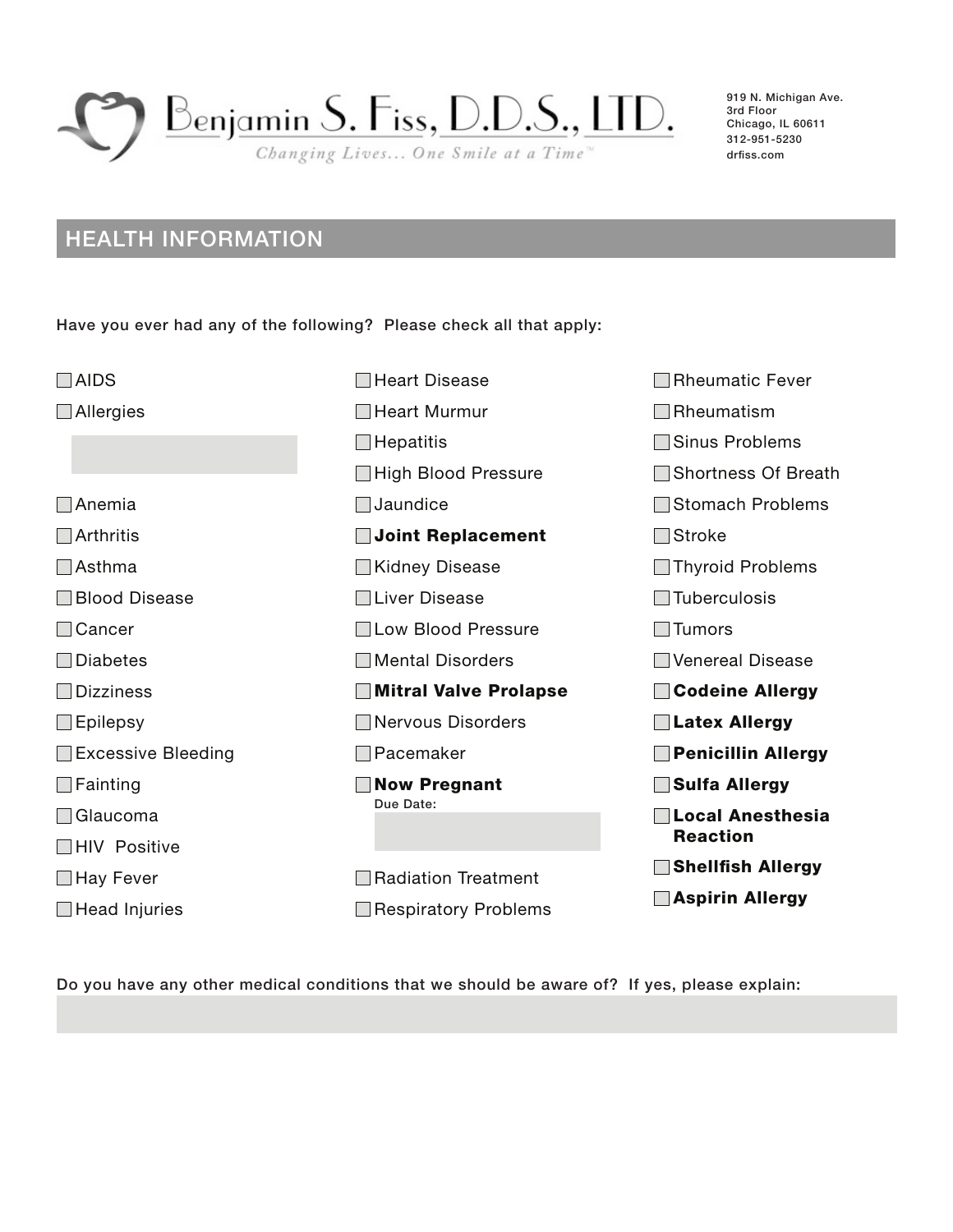

## HEALTH INFORMATION

Have you ever had to pre-medicate for dental procedures?

 $\Box$  Yes  $\Box$  No

Have you ever had any complications following dental treatment? If yes, please explain:

Have you been admitted to a hospital or needed emergency care during the past two years? If yes, please explain:

Are you now under the care of a physician for anything other than general care? If yes, please explain:

Name of Physician:

Phone:

Please list all medications that you are currently taking:

Do you use tobacco (smoking or chewing)?

 $\Box$  Yes  $\Box$  No

What is the reason for your visit today? When was your last visit to the dentist?

Prior dentist's name, address and phone number: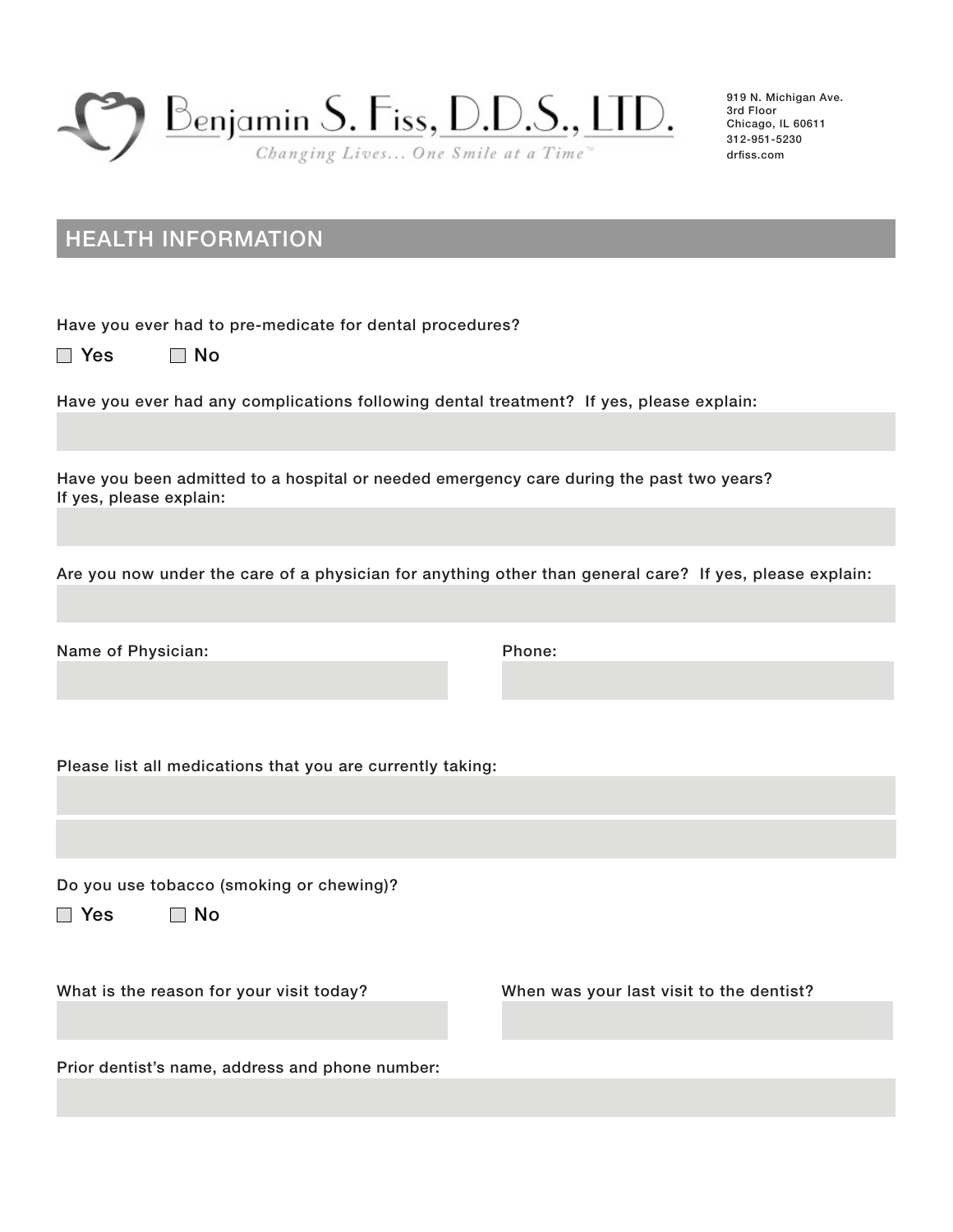

## HEALTH INFORMATION

| How frequently do you brush your teeth?     | How frequently do you floss your teeth?                              |
|---------------------------------------------|----------------------------------------------------------------------|
|                                             |                                                                      |
| Do your gums bleed when you brush or floss? | Do your teeth experience sensitivity to cold or<br>hot temperatures? |
| $\Box$ Yes<br><b>No</b>                     | <b>Yes</b><br>l I No                                                 |
| Are any of your teeth causing you pain?     | Do you grind your teeth (either consciously<br>or during sleep)?     |
| $\Box$ Yes<br><b>No</b>                     | <b>Yes</b><br>⊟ No                                                   |
| Are any of your teeth loose?                | Do you currently have any dental implants,<br>dentures or partials?  |
| Yes<br>NΟ                                   | <b>No</b><br>Yes                                                     |

If you could change anything about your mouth, teeth or smile, what would it be?

To the best of my knowledge, all of the information I have provided is true and correct. If there is any change in my health, I will inform Dr. Fiss and staff at my next appointment.

| Signature of patient, parent or guardian | Date |
|------------------------------------------|------|
|                                          |      |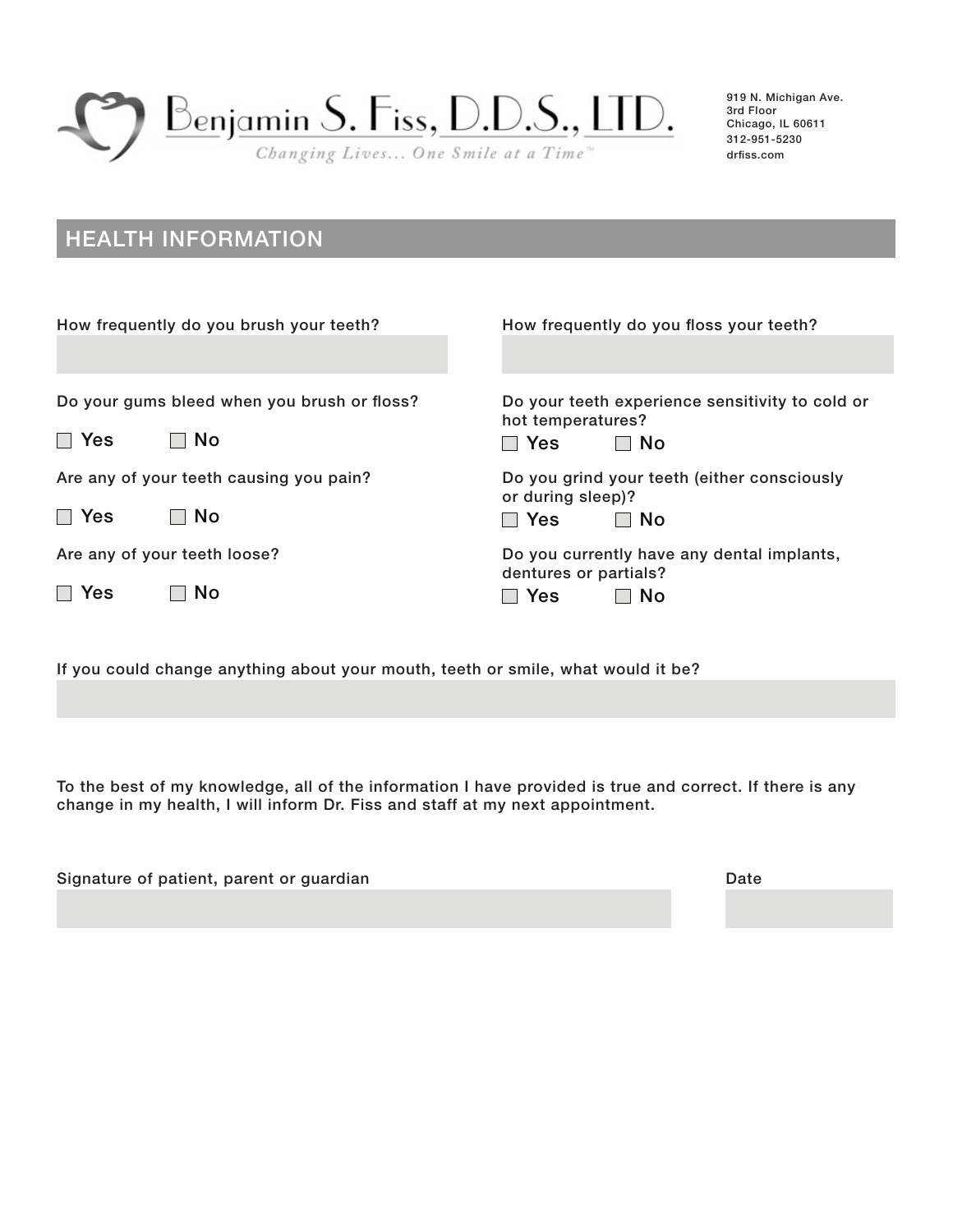Benjamin S. Fiss, D.D.S., LTD.

Changing Lives... One Smile at a Time"

919 N. Michigan Ave. 3rd Floor Chicago, IL 60611 312-951-5230 drfiss.com

### AUTHORIZATION AND CONSENT FOR SERVICES

I hereby certify that I have read and understand the previous information and that it is accurate and true to the best of my knowledge. I acknowledge that providing incorrect and/or inaccurate information has the potential of being hazardous to my health.

I authorize the diagnosis of my dental health by means of radiographs, study models photographs or other diagnostic aids deemed appropriate.

I authorize Dr. Fiss to release any information including the diagnosis and records of treatment or examination for my dependents, to third party insurance carriers, payors, and/or healthcare practitioners and myself. I authorize my insurance carrier to submit payment directly to Dr. Fiss to be applied to any outstanding balance on my account.

I understand that I am financially responsible for any outstanding balance for services provided that are not fully covered by my insurance and that I may be billed for this remaining balance. I consent and agree to be financially responsible for payment of all services rendered on my behalf or on behalf of my dependents.

As a condition of treatment by this office, financial arrangements must be made in advance. The practice depends upon reimbursement from patients for the costs incurred in their care. Financial responsibility on the part of each patient must be determined before treatment.

All dental services must be paid for at the time services are rendered unless prior financial arrangements have been made.

#### All emergency dental services must be paid for in cash at the time services are performed.

Patients with dental insurance understand that even though they have dental insurance, they are still personally responsible for payment of all dental services. The patients estimated out of pocket expense will be due at the time of service. We will help prepare as well as file insurance forms and assist in making collections from insurance companies. Any collections will be credited to the patients account.

I understand that any estimate for dental services can only be extended for a period of six months from the date of the estimate.

I have read and agree to the above conditions of treatment and payment.

Signature of patient, parent or guardian Date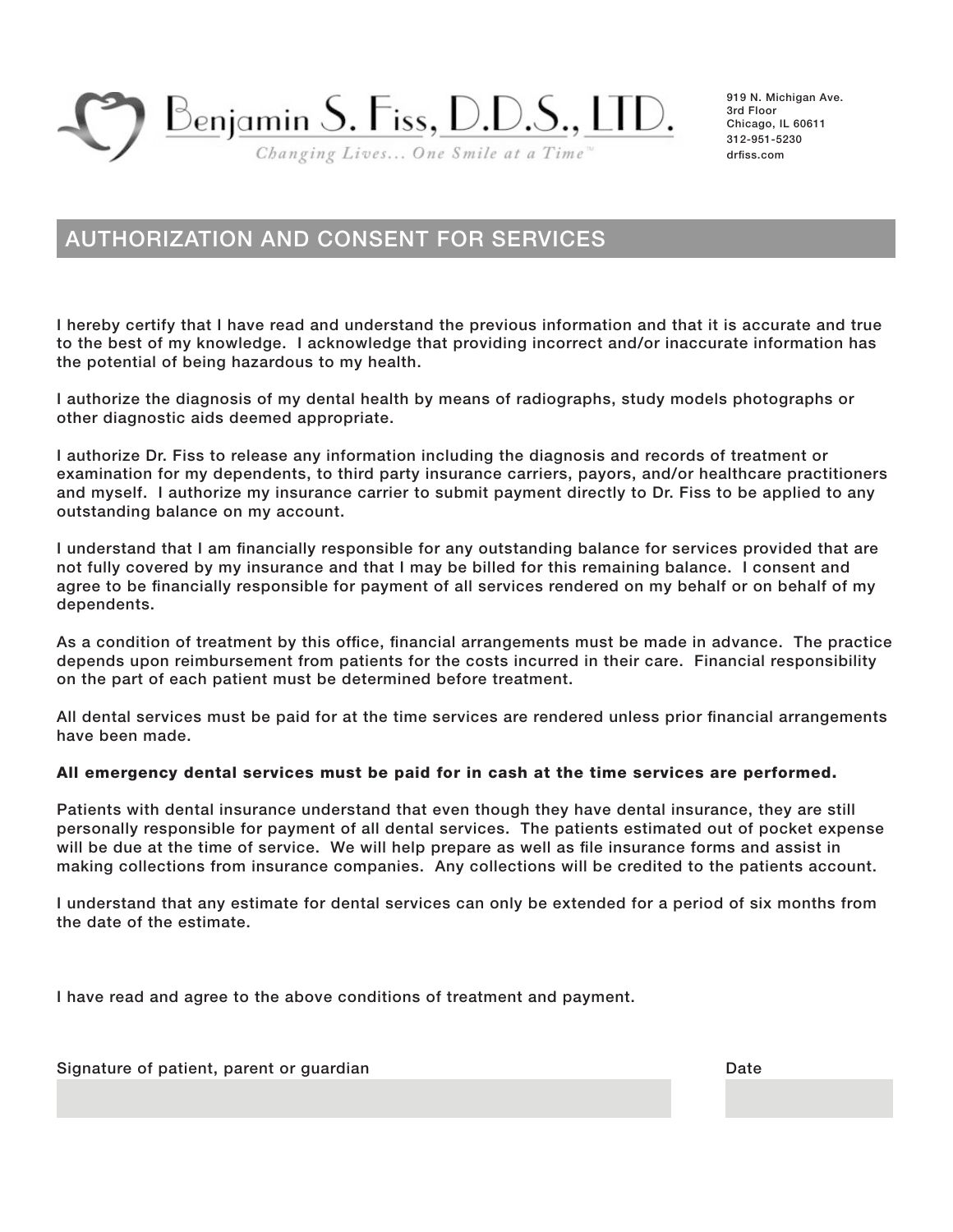<u> Benjamin S. Fiss, D.D.S., LTD.</u>

Changing Lives... One Smile at a Time"

919 N. Michigan Ave. 3rd Floor Chicago, IL 60611 312-951-5230 drfiss.com

#### NOTICE OF PRIVACY PRACTICES ACKNOWLEDGEMENT

I understand that, under Health Insurance Portability & Accountability Act of 1996 ("HIPAA"), I have certain rights to privacy regarding my protected health information. I understand that this information can be used to:

- Conduct, plan and direct my treatment and follow-up among the multiple healthcare providers who may be involved in that treatment directly and indirectly.
- Obtain payment from third-party payers.
- Conduct normal healthcare operations

I acknowledge that I have received your *Notice of Privacy Practices* containing a more complete description of the uses and disclosures of my health information. I understand that this organization has the right to change its *Notice of Privacy Practices* from time to time and that I may contact this organization at any time to obtain a current copy of the *Notice of Privacy Practices.*

I understand that I may request in writing that you restrict how my private information is used or disclosed to carry out treatment, payment or health care operations. I also understand you are not required to agree to my requested restrictions, but if you do agree then you are bound to abide by such restrictions.

I understand that in order for you to transfer my records I must provide you with an original signed and dated letter authorizing you to do so. I understand that this authorization can not be via phone, fax or email.

Patient Name:

Relationship to Patient:

Signature:

Date